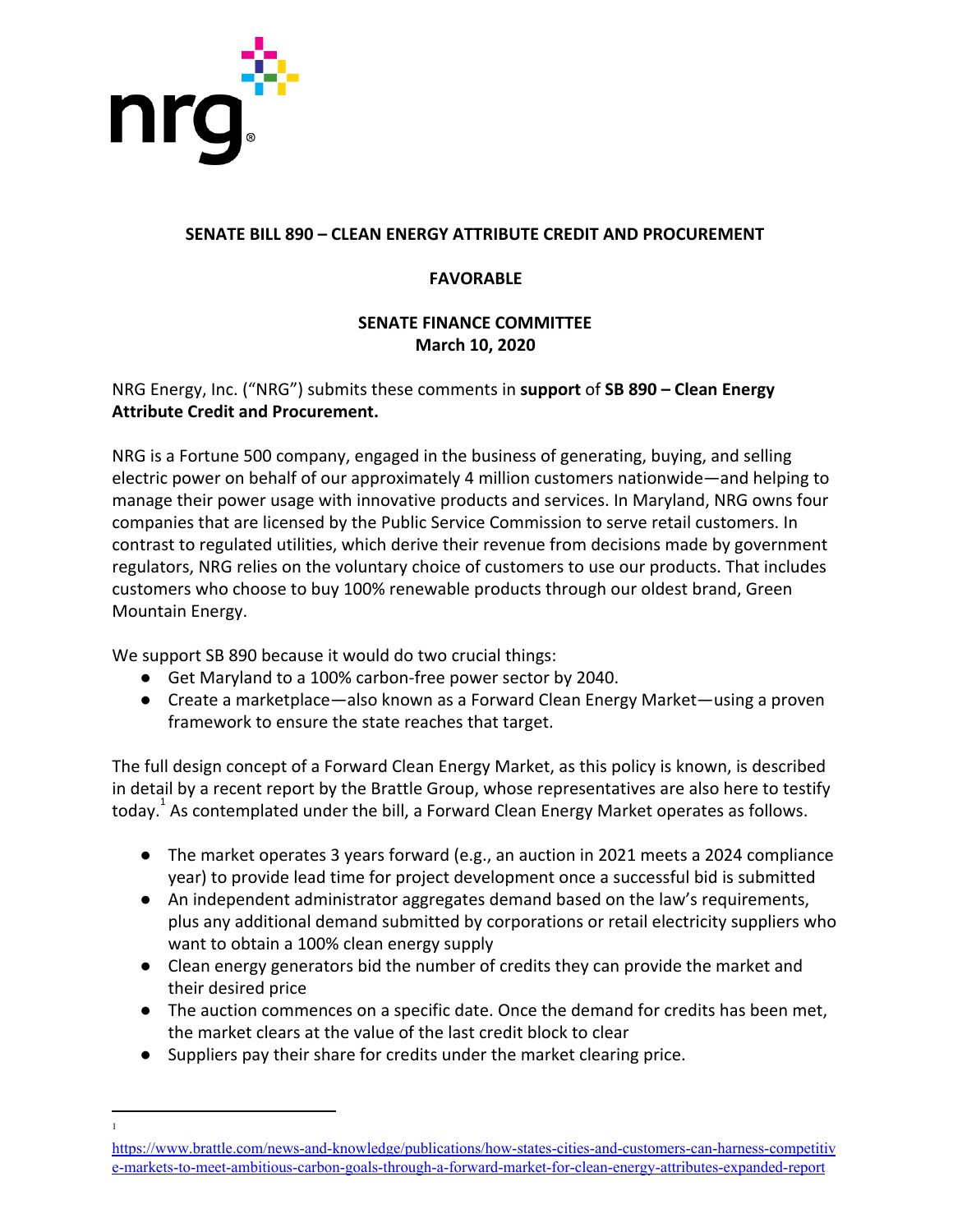- Generators have certainty for what their credits will be worth for a given compliance year
- New clean energy resources, at their option, can lock in the price they receive for their first year of operations for a total of 7 years to promote financing

The proposal embodied in SB 890 has a headline in common with other ambitious climate policies—namely, a complete decarbonization of the power sector in the coming decades. SB 890 is not merely a "bumper-sticker" policy, however. Nor is it a giveaway to particular utilities or other businesses involved the power sector. Instead, SB 890 establishes clear financial incentives to innovators, developers, and buyers of energy to obtain clean energy in a manner that is inexpensive and fast-paced when compared to alternatives.

SB 890 has numerous features to ensure that Maryland rapidly achieves its climate goals while ensuring costs remain reasonable for customers.

#### *Protect customers by requiring a heads-up competition between clean energy developers*

A Forward Clean Energy Market is a competitive auction where anyone who produces clean energy may bid their clean energy attributes into the market at the price they think their project needs to come online or stay online. It does not discriminate between renewables or other technologies that are not presently included in the definitions of Tier 1 and Tier 2 but which provide clean energy all the same, such as nuclear, energy storage, and carbon capture. Instead, this market allows them all to participate—and the price for their clean energy attributes is set competitively at the point at which supply meets the state's demand.

The foundation of the Forward Clean Energy Market borrows from lessons we have learned about competitive auctions over many decades: that developers will sharpen their pencils and make a genuine and honest offer if they risk having their place in the market taken up by another, rival developer. This competition ultimately lowers costs to consumers.

The design of the auction also allows the state to procure more clean energy when the offers are especially low-cost, such that the overall per-MWh cost of clean energy is reduced. This helps the state accomplish its goals more quickly and at a lower cost than it otherwise would.

These attributes of a Forward Clean Energy Market stand in sharp distinction to other clean-energy policy designs, especially those that rely on long-term power purchase agreements oron resource carve-outs—where head-to-head competition is inhibited and instead it is merely hoped that a state bureaucracy or a monopoly utility "gets it right" in its negotiations with a limited set or even a single developer or project owner.

## *Ensure new projects receive a price signal that allows them to finance and get built—but to do so at times and places that make sense*

The Forward Clean Energy Market is designed to award offers for newly constructed resources the same price for a seven-year stretch. This is an important provision that would ensure new resources in a capital-intensive industry could obtain financing and be constructed.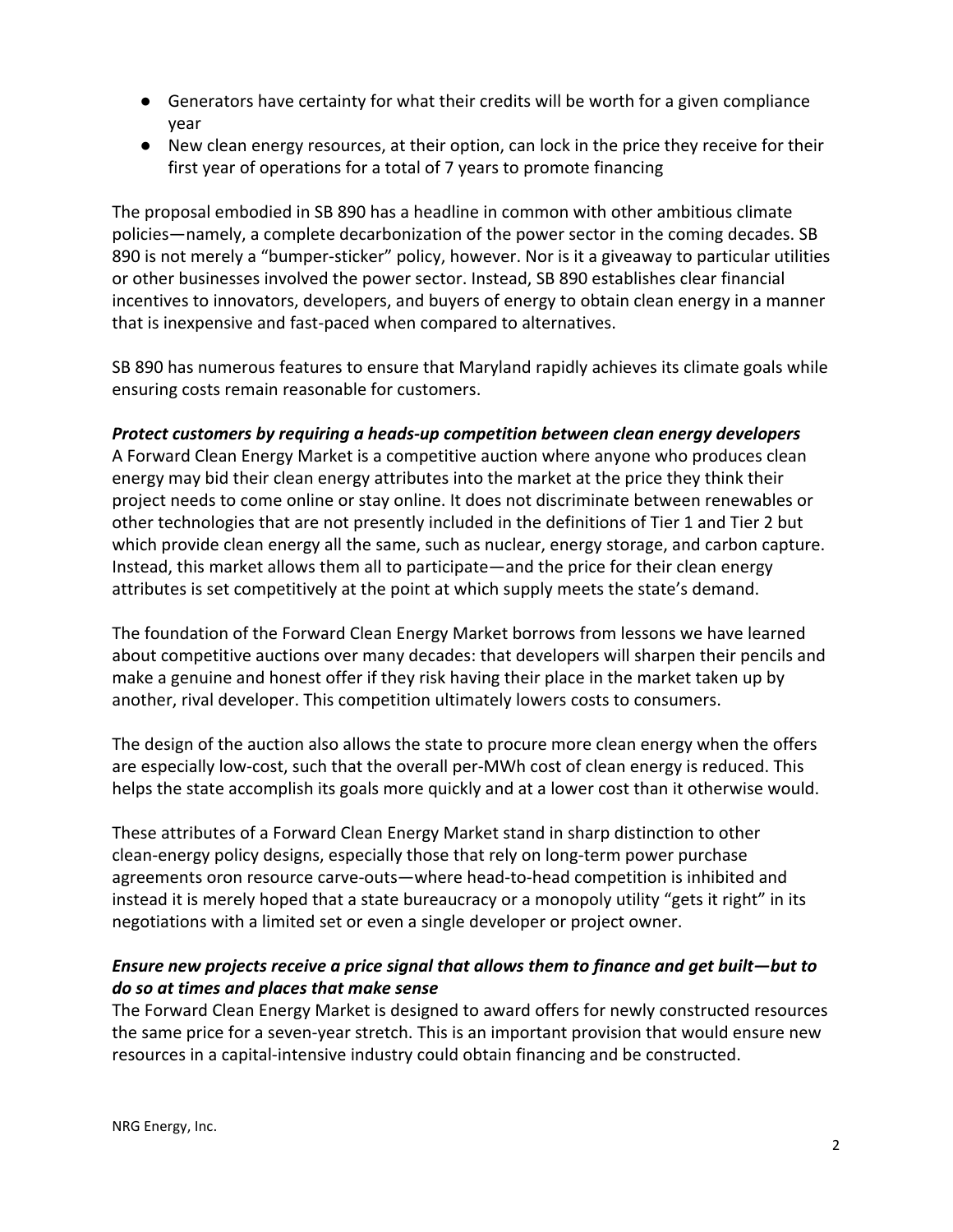However, by having a separate auction for clean energy attributes, it also incentivizes developers of clean energy projects to face the same incentives for the sale of the power station's other products that all other power generators do:

- To improve the operating efficiency of their projects
- To be online when power is most needed
- To develop additional reliability services, which will become more valuable as the amount of intermittent renewables on the system increases

Other clean-energy policies, such as long-term power purchase agreements, do not include these incentives. In those policies, risk that should be borne by Wall Street investors is instead shouldered by customers by tying them up in long-term contracts that may end up underwater as the price of clean-energy technologies falls. By contrast, the Forward Clean Energy Market avoids this problem, by making it the job of a project owner to be accountable for the value of their project on an ongoing basis.

In this way, a Forward Clean Energy Market is more well-suited to a power sector that is becoming more dynamic and technologically advanced than it already is.

## *Ensure that the state meets its clean energy goals*

A competitive auction will result in more certainty that the state will accomplish its climate goals. That is because those parties that make successful offers into the auction are, following the auction's close, under a contractual, legal obligation either to produce clean energy in the quantity they offered.

This provides a powerful incentive to right-size projects and to offer only those that are reasonably certain to overcome siting hurdles. It likely gives an advantage to smaller-scale developers, which while they would produce clean energy at a higher per-unit price than larger-scale developments, also stand a much better chance of coming online in a location-constrained state like Maryland.

Ultimately, a process that requires winners to take responsibility for their offers—rather than bilateral contracts, which include many "outs"—will allow the state more certainty that its climate policy is a real deal and not just a bumper sticker.

#### *Conclusion*

We appreciate that the committee is dealing seriously with the important question of how to further decarbonize the Maryland power sector. Recently, some utilities have suggested that using an obscure provision of the rules of the PJM regional marketplace, known as the Fixed Resource Requirement Alternative (FRR), which would have the state remove itself from the competitive market and re-monopolize the power sector. This would harm customers and it would reduce innovation. FRR is not the only and certainly not the best approach to decarbonizing the Maryland power sector. SB 890 provides an alternative pathway, and I strongly urge you to consider it.

#### **NRG Energy, Inc. Contact Information**